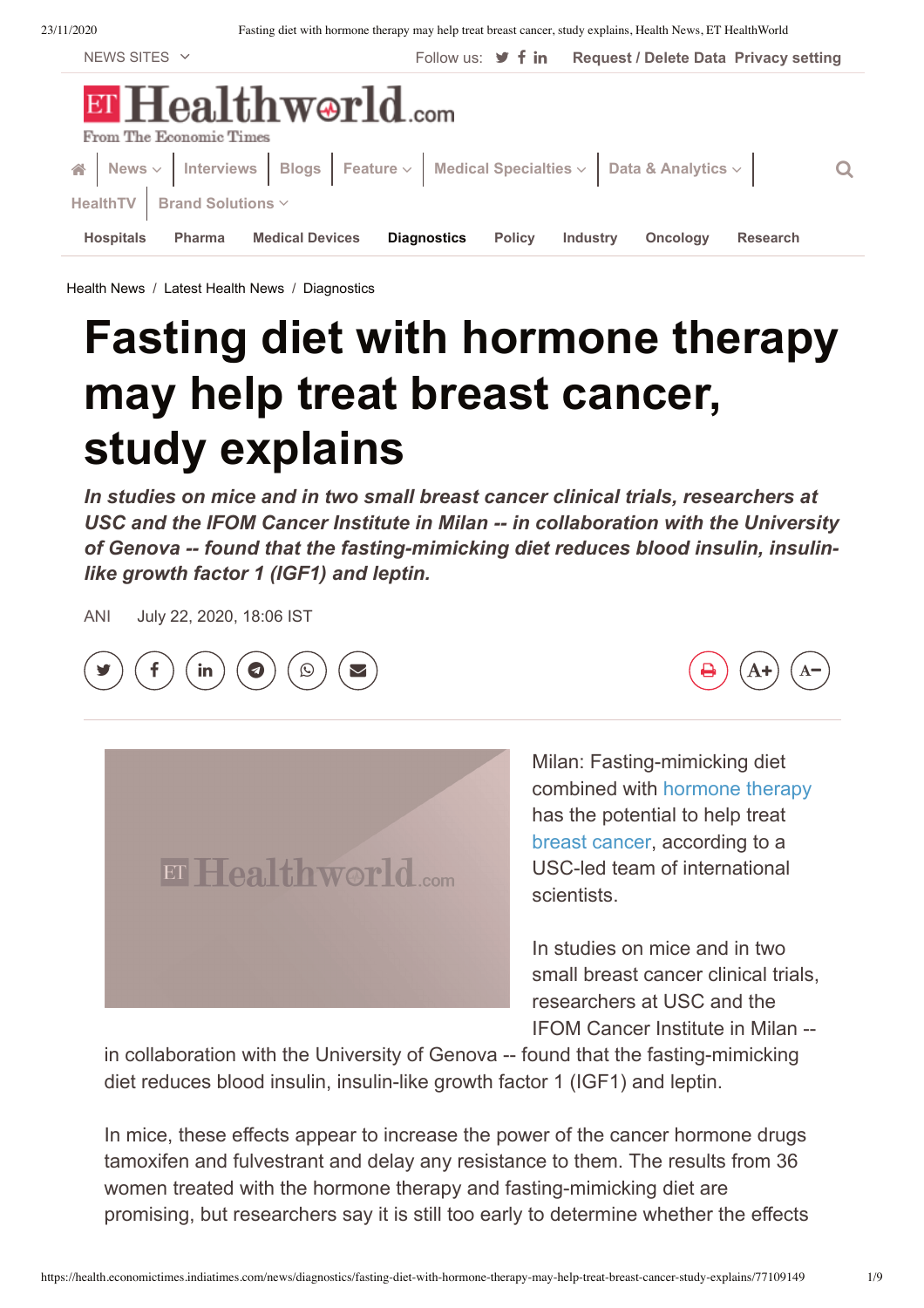will be confirmed in large-scale clinical trials.

The research was published in the journal Nature.

"Our new study suggests that a fasting-mimicking diet together with endocrine therapy for breast cancer has the potential to not only shrink tumors but also reverse resistant tumors in mice." said Valter Longo, the study's co-senior author and the director of the Longevity Institute at the USC Leonard Davis School of Gerontology and professor of biological sciences at the USC Dornsife College of Letters, Arts and Sciences.

"We have data that for the first time suggests that a fasting-mimicking diet works by changing at least three different factors: IGF1, leptin and insulin," Longo added.

The researchers say the two small clinical trials are feasibility studies that showed promising results, but they are in no way conclusive. They believe the results support further clinical studies of a fasting-mimicking diet used in combination with endocrine therapy in hormone-receptor-positive breast cancer.

The scientists also contributed to a recent clinical study of 129 breast cancer patients conducted with the University of Leiden. The results, published last month in Nature Communications, appeared to show increased efficacy of chemotherapy in patients receiving a combination of chemotherapy and a fasting-mimicking diet.

In the two new small clinical trials -- one of which was directed by the study cocorresponding author Alessio Nencioni -- patients with hormone-receptor-positive breast cancer receiving estrogen therapy along with cycles of a fasting-mimicking diet seemed to experience metabolic changes similar to those observed in mice.

These changes included a reduction in insulin, leptin and IGF1 levels, with the last two remaining low for extended periods. In mice, these long-lasting effects are associated with long-term anti-cancer activity, so further studies in humans are needed.

"Some patients followed monthly cycles of the fasting-mimicking diet for almost two years without any problems, suggesting that it is a well-tolerated intervention. We hope this means that this nutritional program that mimics fasting could one day represent a weapon to better fight cancer in patients receiving hormone therapy without serious side effects," Nencioni said.

"The results in mice are very promising. And the early clinical results show potential as well, but now we need to see it work in a 300- to 400-patient trial." Longo explained.

The data also suggest that in mice, the fasting-mimicking diet appears to prevent